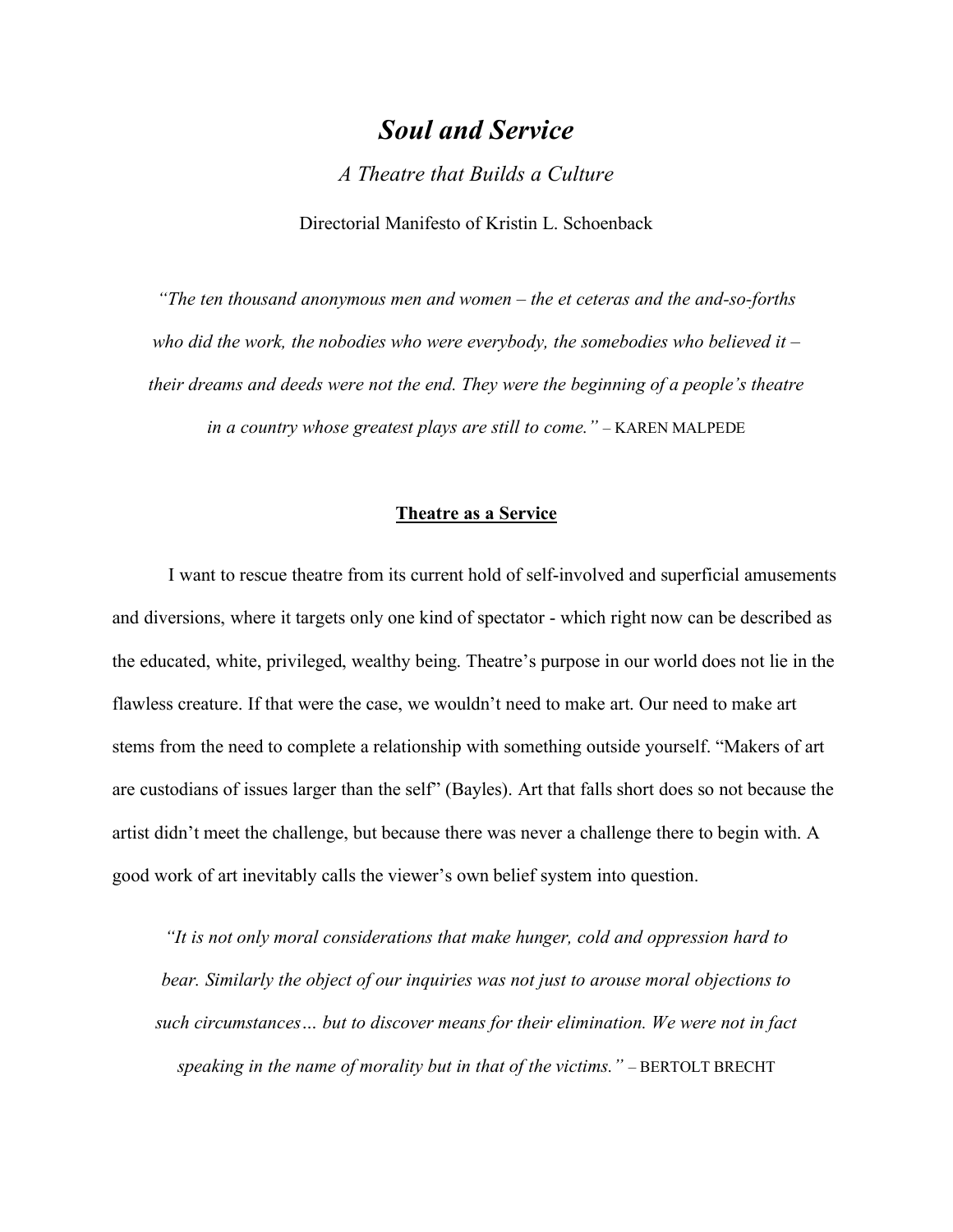Brecht's epic theatre sought to break his audience from their trance, where it could passively sit back and watch the magical effects of stage illusions and become hypnotized in its depiction of real life events where each member could identify themselves with the hero. (Esslin). But we are not the hero. We have been the cause in our self-gratifying work filled with meaningless noise. We must not forget that while we tell stories, we are a part of crucial struggle. The theatre must become a tool for social change and engineering. The world just outside our doorsteps is crying out for help and the theatre must answer. We must activate our work for our community, cultivating knowledge, dialogue, and action around critical and social issues. Theatre has the power to reject entertainment for the elite and turn its focus towards new truths. It is in these new discoveries that our audience can feel the exhilaration we experience when we enlarge our understanding. We must strive to incite empathy, thought, dialogue and action in collaboration with the audience to cultivate measurable change in attitude and behavior.

I believe we must engage and confront history in an attempt to understand it's impact on ourselves and our world, and explore what we must do about it. We have an opportunity to interrogate our history, reimagine it, reinterpret it, and breathe life back into it. We can walk right up to this new life in old clothing and ask it the burning questions we need answered The world is not yet done! There is always something missing or something that doesn't quite ring true. It is our responsibility to make our place in the world by making a part of  $it - by$ contributing some new piece to the set. Engaging with history allows us to call out devastating patterns and to see ourselves reflected in the past in order for us to do something about our future.

*"We are the first people who are leaving nothing for our children – and America is leading the charge. We are at war against our children."* – ARIANE MNOUCHKINE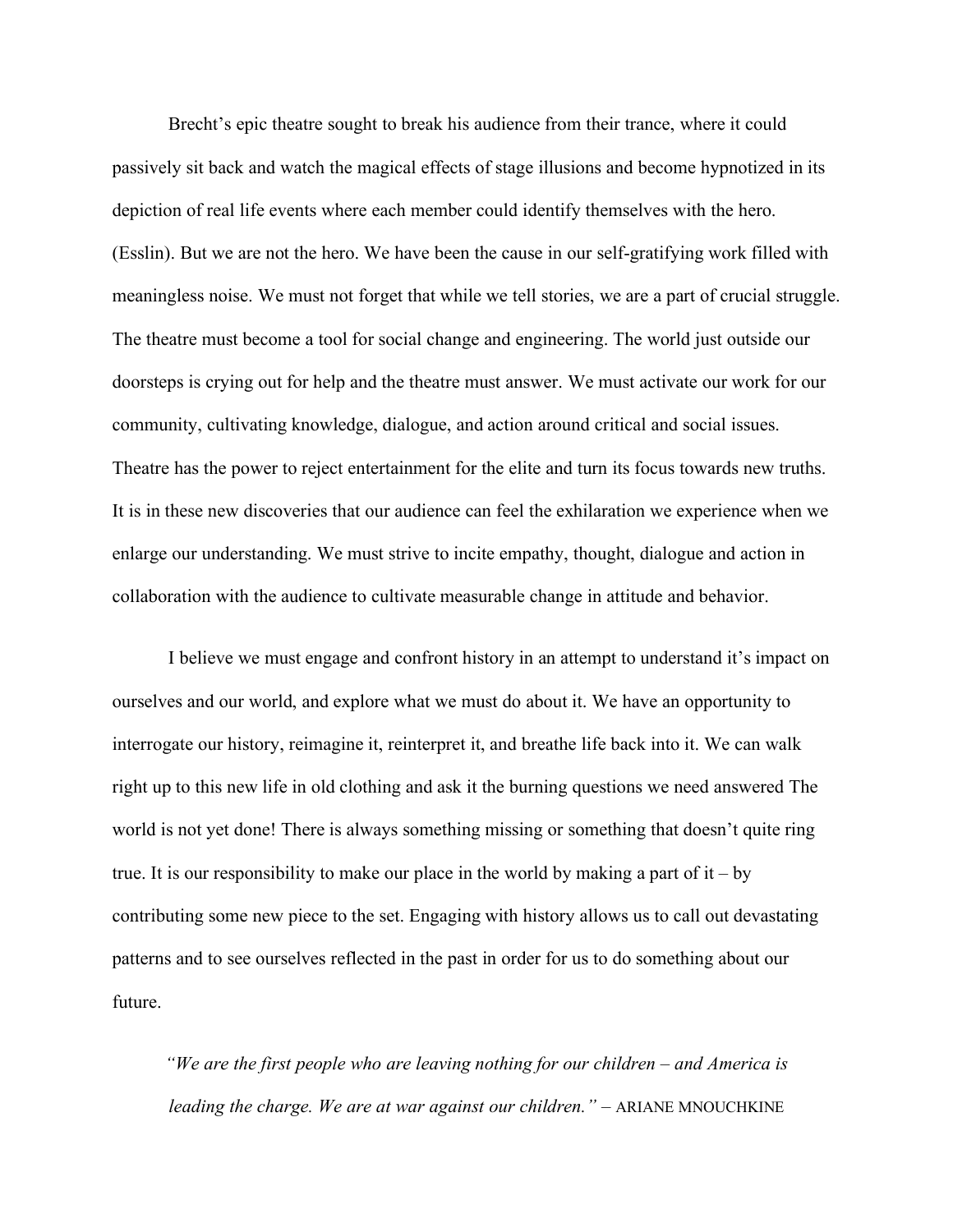Lauded for her work with the Théâtre du Soleil, Ariane Mnouchkine's theatre sought to explore the contemporary rapport between theatre and society. Through emotional energizing, the emergence of the past, and through stimulation through beauty, the voyage of theatre becomes a learning process, a "modern day quest." (Miller) Declaring history to be on the forefront of her theatrical concerns, Mnouchkine encouraged her audiences to put themselves in the historical process, believing that if "spectators can see themselves as a part of the system, then they will also be able to see that history can be changed and acted upon." (Miller) Just as Mnouchkine, we must recognize the necessity of our past - to invoke stories that have created the culture we stand on today – so that we can challenge the wrongs we face in our world. Culture does not simply exist, we must continue to knead it, expanding on its traditions, changing it to serve those in our world today. We must see how our work and policies of our plays fit the work and policies of our world.

*"Theatre is considered to present always a vision of the world in transformation and therefore is inevitably political insofar as it shows the means of carrying out that transformation or of delaying it."* – AUGUSTO BOAL

Our world is one of inequality and imbalance, where the law makers rule, and all is well. However, what happens to the disadvantageous? What about those who do not make the laws, but instead are stuck under the heavy weight of those lawmakers? Theatre exists for those who are discontent in their current state of inequality and oppression. Theatre is for the rebel and the revolt ready to tip the scales. And in order for the theatre to belong to them, they must be invited into it in the first place. Augusto Boal speaks about destroying the space between actor and spectator, going so far as to even rename the viewer "spect-actor" encouraging active participation to "explore, analyze and transform the reality in which they are living" (Boal). The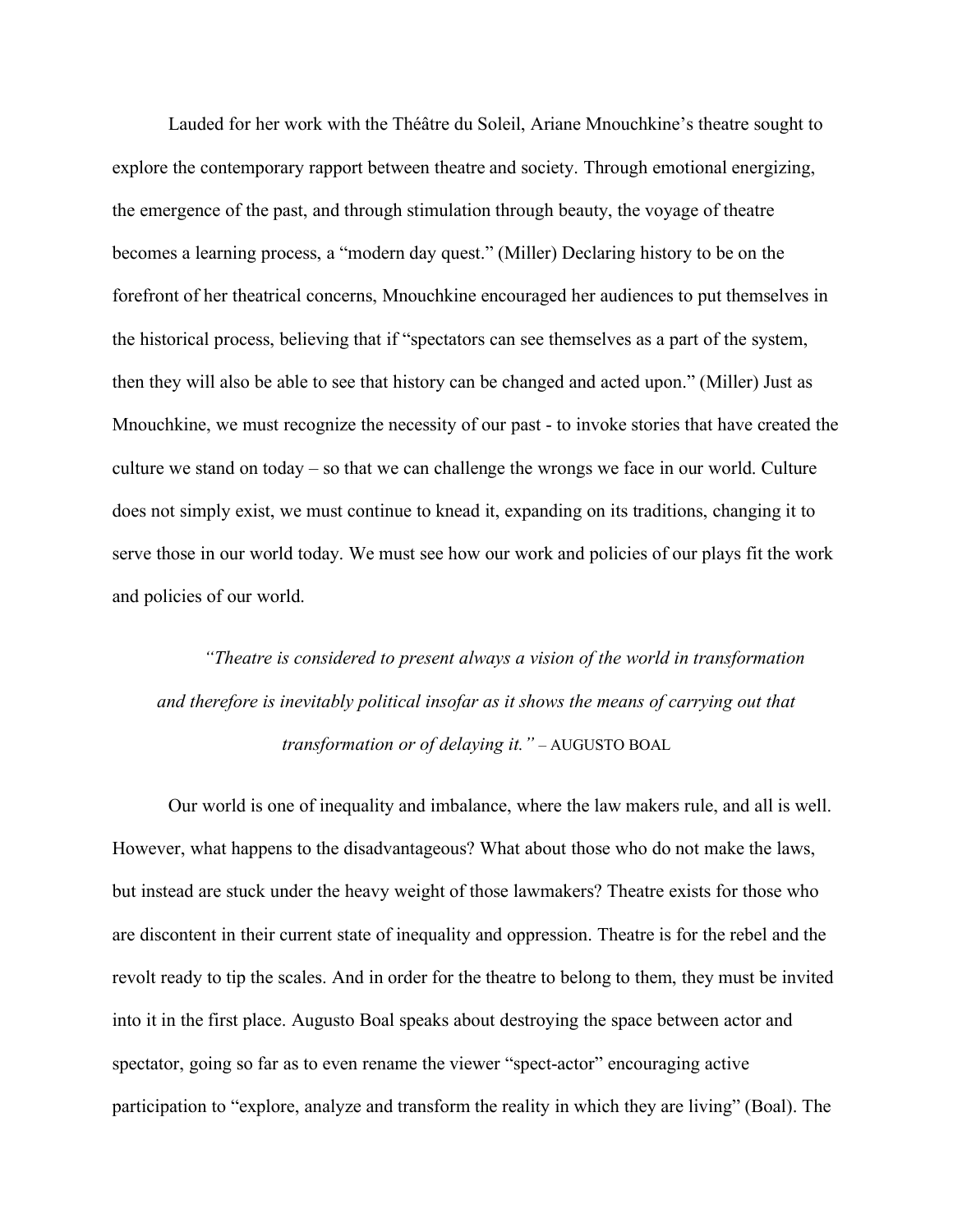artist has the means of exposing his thoughts on the stage, using their voice to take the power, while the audience sits comfortably, listens, and critically thinks. However, I agree with Boal when he says we can go further. The audience must invade the space that was crafted for them, and transform what is shown.

I intend to enact this very idea Boal preaches in his *Theatre of the Oppressed*, calling each artist to arms. Without the public, the theatre cannot be. The contact with our audience is a necessity "as life to water" and should be one that is direct. Theatre should not be alienating, but should insert the individual into a social whole with everyone involved in its action. We live in an age where it is easy to be passive; forgetting there is a human body at the center of each digital transaction – we crave experience. We must find ways to include the audience in our work. If we actively pursue the audience and invite them into the story, blurring the lines between audience and artist, then the theatre has an opportunity to serve its purpose. Those that have been stripped of their voice are given an opportunity and the courage to speak out and become a force for change.

# *"Our strength lies in the problems of those who make up our audience."* – KAREN MALPEDE

I believe we fail in our art the minute we distrust our audience. Ideas become diluted when we imagine what we think our audience might imagine. This leads to work that is condescending and arrogant. We must have an active faith in humanity – to gift the audience (and actors) with something that is so rare. "The one tribute we can pay the audience is to treat it as thoroughly intelligent. It is utterly wrong to treat people as simpletons when they are grown up at seventeen. I appeal to reason" (Brecht). We must trust in our audience's intelligence and let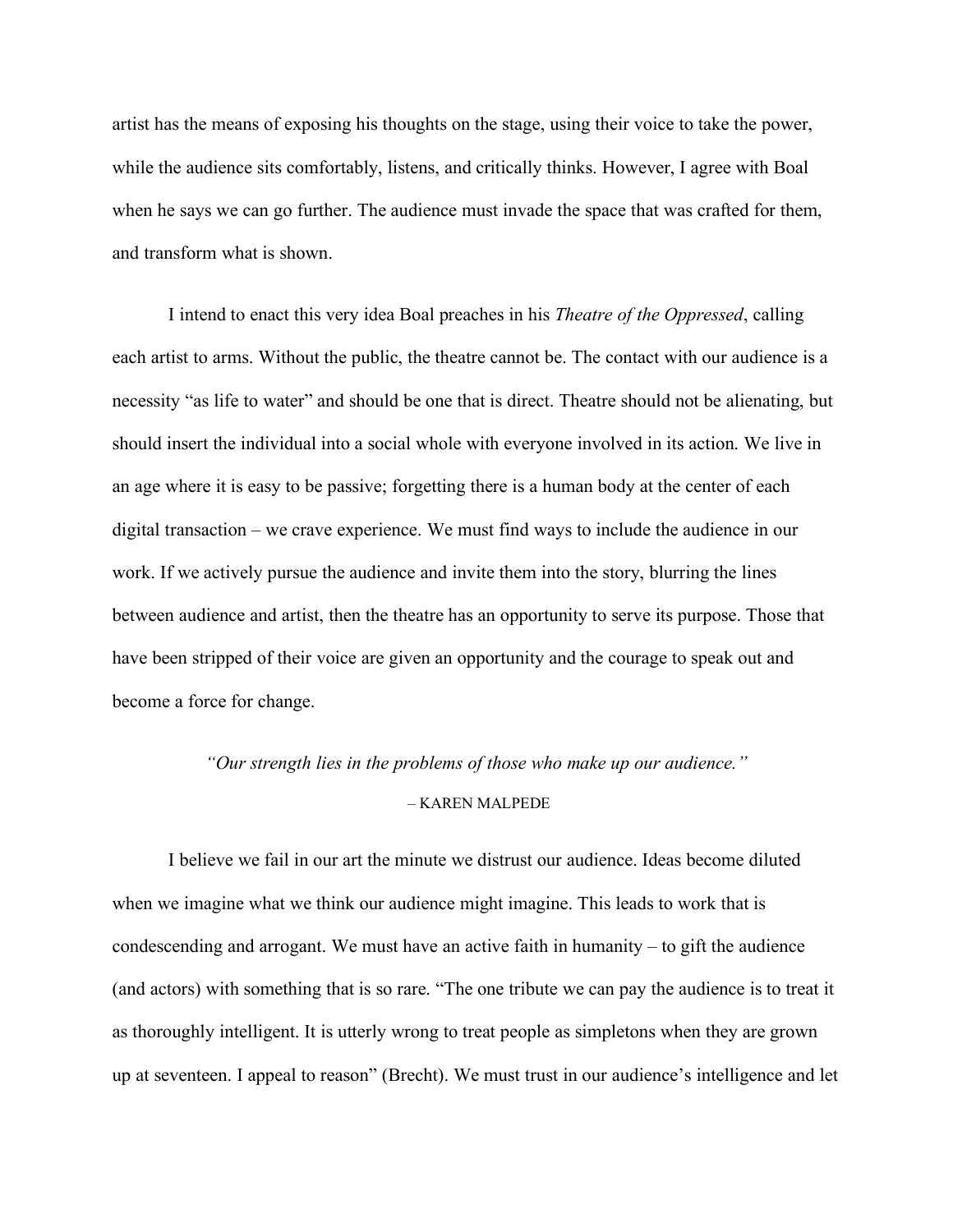them rise to the occasion. Trust in the potential of the audience to grow and benefit from new ideas.

In our act of pursuit, we must engage the audience on every level. We specialize in the craft of the live. If we braid all five senses together with language and narrative, we can activate an audience's entire being, leaving something for each person to grab ahold of. When we take down the architectural fourth wall we have opened up an unfiltered line of sight. We've left no room for trickery and the audience cannot be cheated. Instead we build what Mikhael Tara Garver describes as an "open frame of the senses" using such things as smell to trigger memory, sound to incite a visceral response and human contact or interaction to create a relationship between artist and audience and building trust. This immersion creates a unique contract between artist and audience, opening the door to feel necessary to the story. This necessity allows the viewer to participate, take emotional risks and respond to the work in front of them. They become a part of the world, not to escape, but rather to look into a mirror, and experience.

*"Theatre is the art of time and space and in that art form we make things happen between our stories and our audience… Two-dimensional processing through sight is too much a part of our current day processing: television, video games, movies computers – our brains are overstimulated with visual stimulation. But in the theatre we have an opportunity… to make human memories: to mark stories with sound, touch, taste, smell, and sight in concert. We have the opportunity to balance this in open-frame work with the music of our senses and bring theatre into a growing phase of story experience." – MIKHAEL TARA GARVER*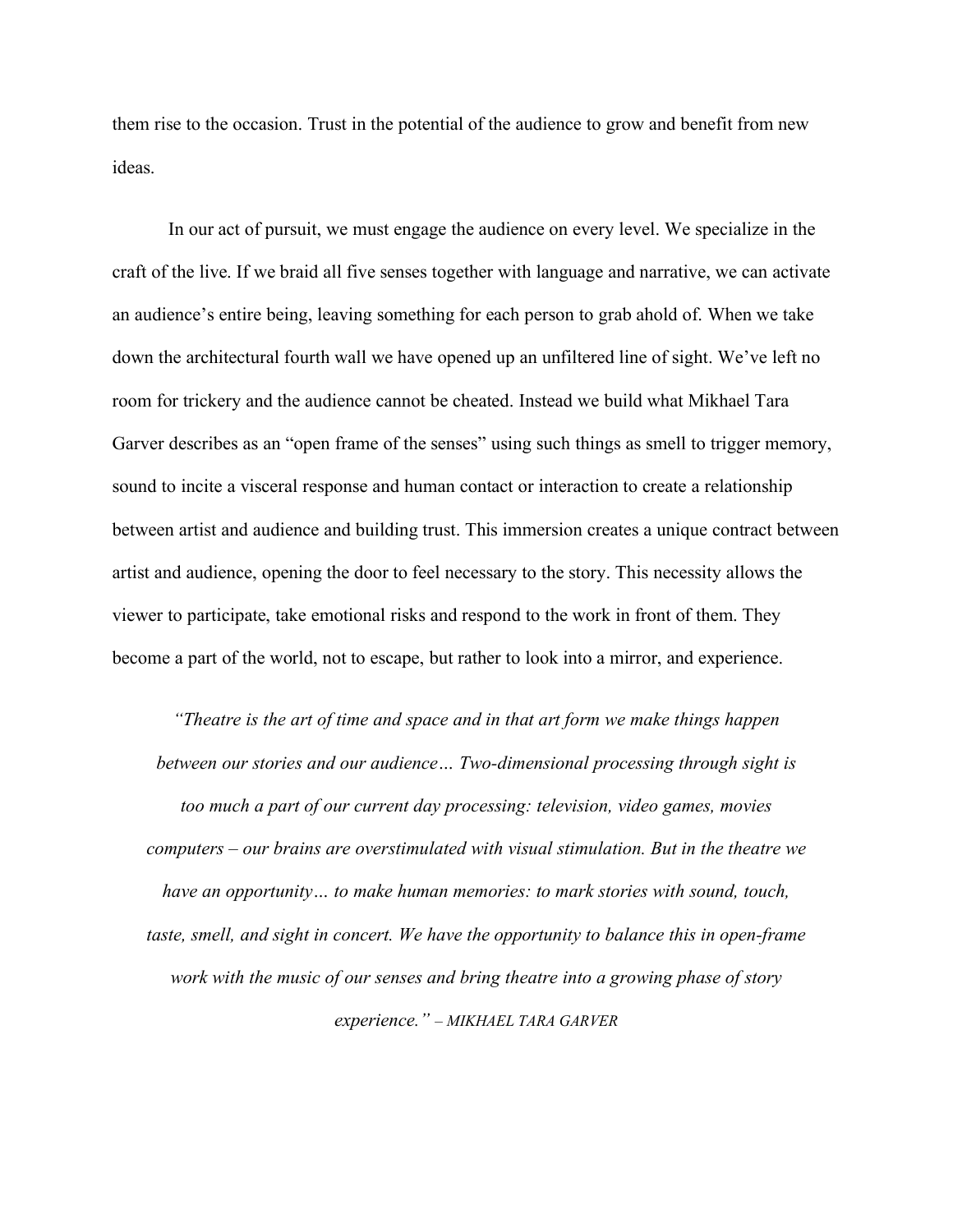#### **Theatre of the Soul**

*"The man who does not live in awe of something outside of himself is dead… theatre is a rare thing that can provide humans with something to find awe, wonder, and admiration in."* – WILLIAM BALL

Theatre making is a communal paradise! In making art you lay bare a truth you perhaps never anticipated – that by your very contact with what you love, you have exposed yourself to the world. Theatre permeates all aspects of life. Humanity's evolvement towards equality is directly tied to it's theatre and collaboration. We must build and grow together. Eliminate the egocentric way of thinking in each artist - as that only looks at a road back to the past - and extend the boundaries of theatre together. Art is only as effective as its ability to be shared from one person to another. Thus to make art effective, we must create a safe and liberating environment for process and performance. Healthy art is an environment where artists are not in competition with each other. I find this to be an uncommon practice in our rooms these days. William Ball speaks about theatre needing unity. "When all the artists believe in what they are doing, and all audience members believe what they are witnessing, we have all the component parts believing in something at the same time – all is in harmony" (Ball).

By living outside of ourselves we are able to find the nourishment we need as artists within the work itself. Mnouchkine focuses on discipline and performance with her actors to prevent egos from permeating the work. Instead her actors become part of a 'semiotic language wherein space, volume, lights, symbolic movements, and music are the central sense-givers' (Miller). What matters is the process: the experience of shaping the artwork over the polished product. She didn't see her productions as 'packages' but rather as encounters between two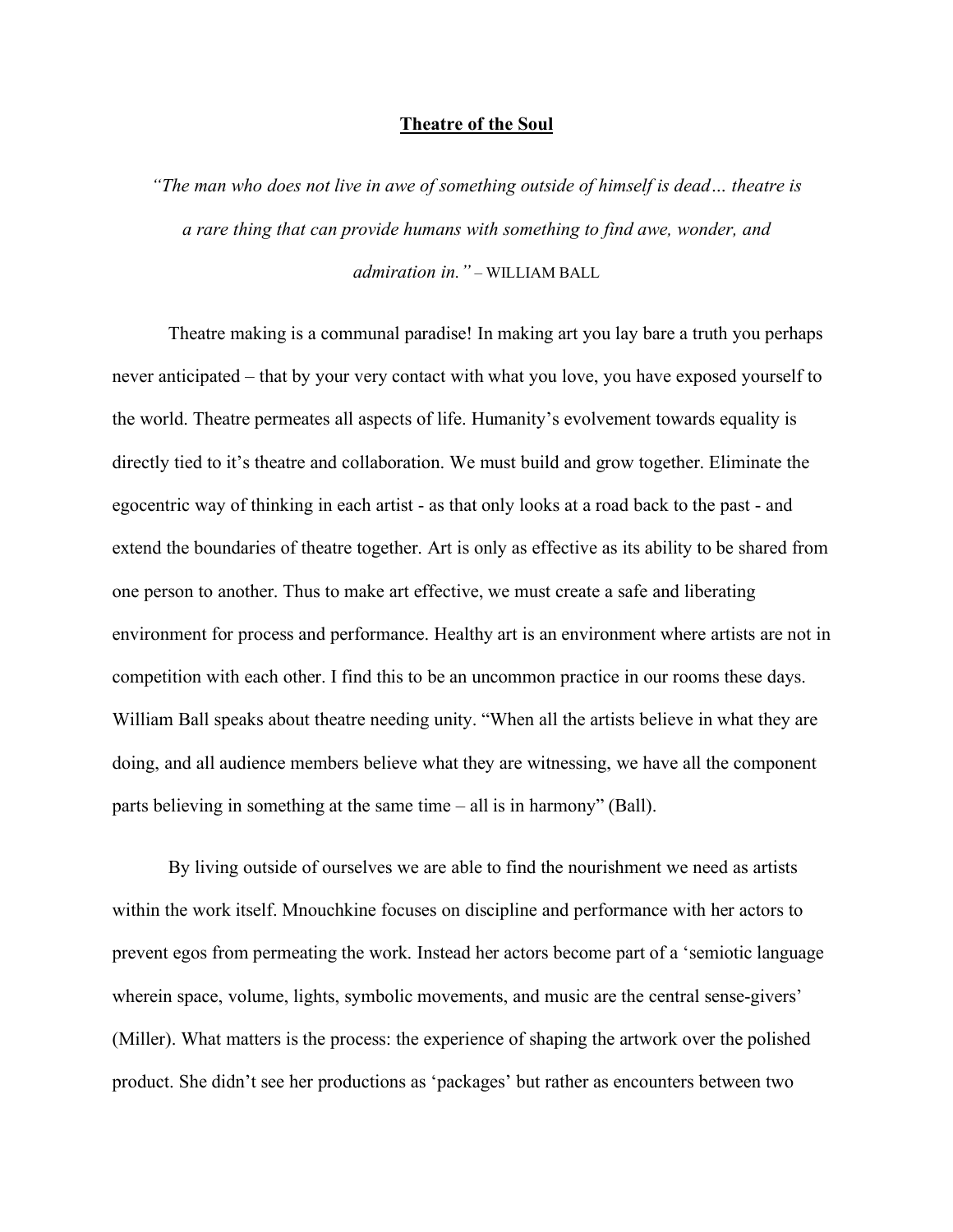creative groups in a process of exchange. I believe that great theatre emerges from the soul of every individual in the process, and it is my job to give them the space to practice the big ideas and big emotions that inevitably exist in our own lives. I am committed to forming an ensemble of artists that ferociously embrace their work together, as no one artist can succeed on their own. I believe in building an open space where many ideas can gather, giving everyone the freedom to play and discover together; to keep from falling victim to the tyranny of the quick and easy. When we are persistent in asking questions, it not only digs deeper into our unearthing of the truth, but it cultivates an ownership of ideas in order to co-create the world of the play. Through the ensemble the artist can begin to delve further into what matters, what lives on the outside of himself.

## *"The artists job is to get in touch with the dark places of the soul and then shed light there. Sharing the process with others is the point."* – ANNE BOGART

I want to strip the theatre of all its unnecessary bells and whistles. There is an unmistakable magic that exists in the relationship between audience and actor. If we continue to fill it up with junk, we will obstruct that vision and the magic will fade. I believe people come to the theatre to experience its process, to see how things were created, and just for a little bit, take a little part in that ownership. Grotowski speaks of his theatre as a place where the audience comes and communes with the actor, and "by gradually eliminating whatever proves superfluous... the theatre can still exist" (Grotowski). This is not to say eliminate things such as lights, make-up, set, and costume all together, it does force the question: What is truly necessary? What is direct and specific and proves necessity to help the audience and actor commune in this space for this story? Grotowski's *Poor Theatre* challenges the notion of art for art's sake. It challenges the self-perpetuating, self-gratifying "synthetic theatre" that exists today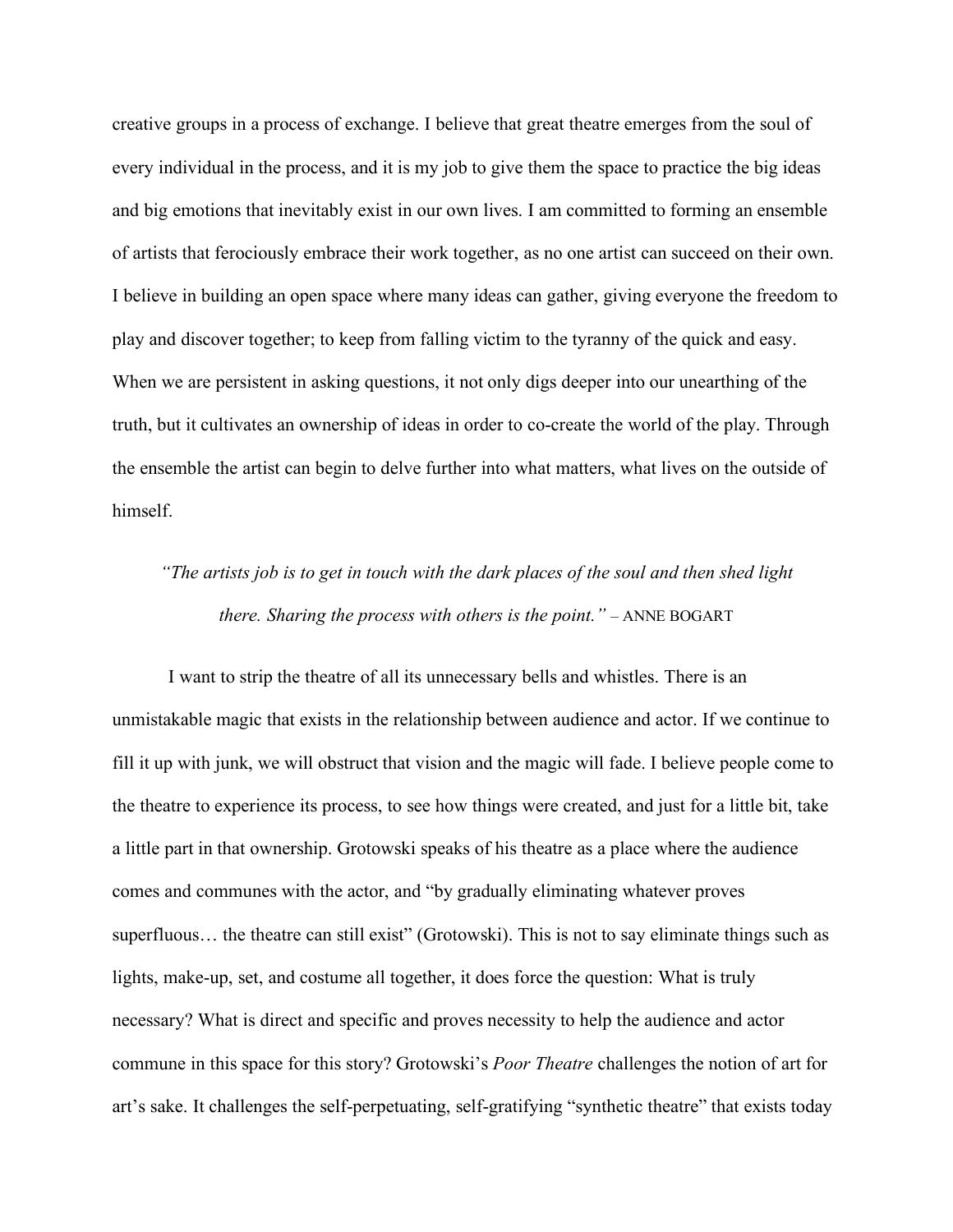where our audiences can escape to sit back and become invisible and forget about themselves and their world. I am committed to keeping those questions in the room. What is necessary to share this ritual and experience with our artists and our audience?

Theatre is more imperative that our everyday lives, providing a space for danger, truth, questions, and freedom. In order for all of these to exist in one space, the theatre must break itself of its existing forms. Hélène Cixous, who worked with Mnouchkine, described her theatrical arena as a 'multiform' where the realm of the unconscious, the spiritual, and the political can co-exist. (Miller) While, I don't agree with Mnouchkine that psychological realism is 'venomous,' it should not be the presiding power in our theatre today. The responsibility of the artists involved is to find the form necessary to reveal the truth, one that will strip away the comfort and familiarity, and will jolt the participants into action and engagement, so that they can see, without horse blinders, what life really is. I believe in the athleticism and fearlessness that lives at the core of every artist. The body stores all that has happened to a person, and when we exercise it, we are free to access those discoveries and put them to the test. Navigating a text three dimensionally, in many forms: dance, music, written or spoken word and in all forms of style, allows us to immerse ourselves in the rhythm of the story and begin to understand it together. If we keep moving, we might stumble over something incredible.

*"We denied ourselves nothing. We wrote our own texts…or sliced up other people's in all directions, then stuck them together quite differently till they were unrecognizable. We introduced music and film and turned everything top to bottom; we made comedy out of what had originally been tragic, and vice versa. We had our characters bursting into song at the most uncalled-for moments. In short we thoroughly muddled up people's idea of the drama."* – BERTOLT BRECHT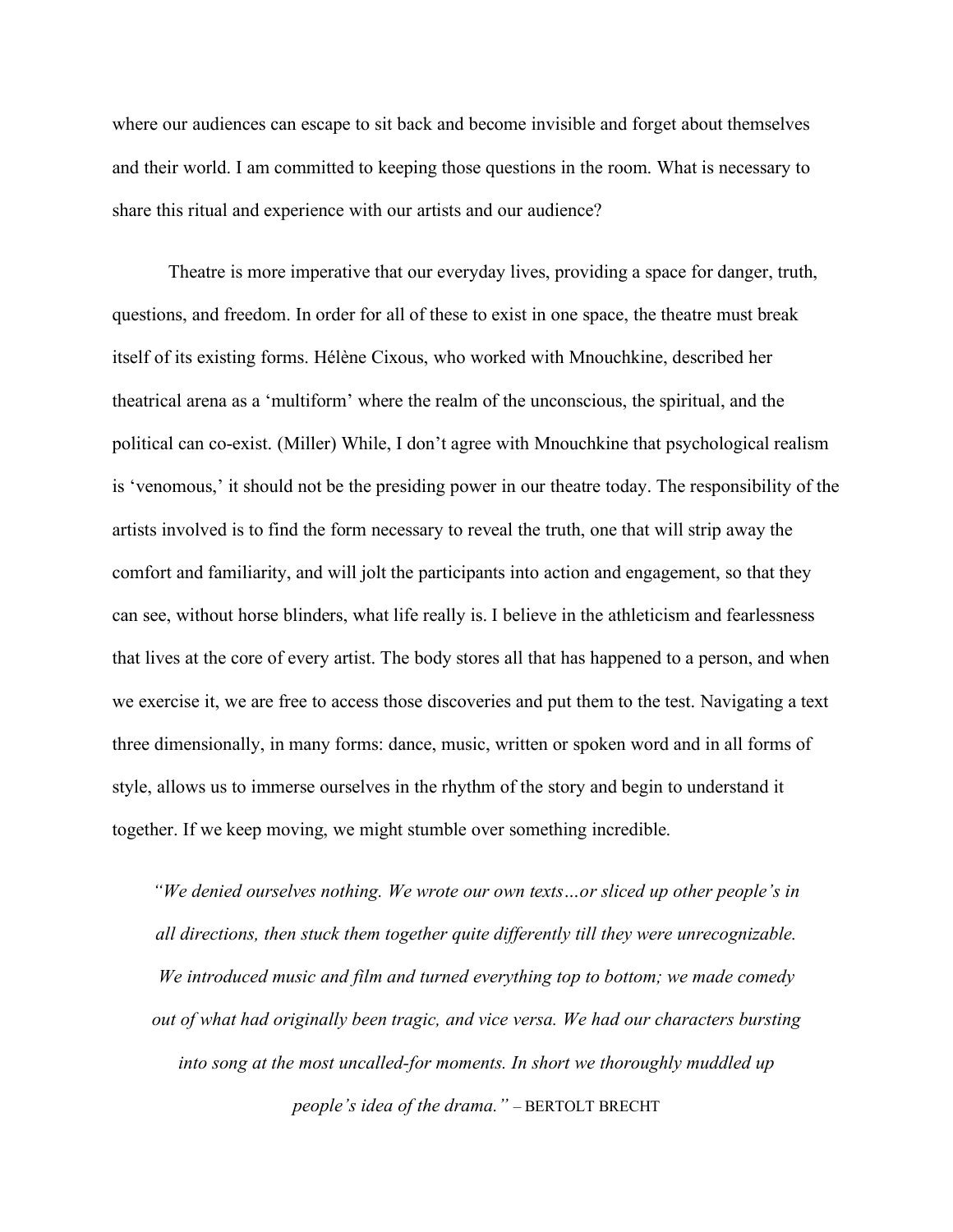I think we as humans, and especially as artists, are constantly underrating our power for good, and because of that we have been standing still – both in our lives as well as in our craft. But when we realize the power we have to transform and transcend ourselves, our fellow artists and our audiences, we can start to really get to work. Peter Brook, when describing the Holy Theatre says, "The theatre is the last forum where idealism is still an open question; many audiences all over the world will answer positively from their own experience that they have seen the face of the invisible through an experience on the stage that transcended their experience in life" (Brook). It is our responsibility not to get caught up in our own personal agenda or nostalgia, but to follow the hunger of our audiences. To create for them a theatre where they can experience something greater than themselves – to transcend their personal experiences, and transform their hearts – helping them to realize their power for good.

Peter Brook comments on the nature of Grotowski's work with the actors saying that the work created a "shock of being forced to questions why he is an actor at all" (Grotowski). That question must never fall too far down on our list. We must constantly as ourselves why we are artists at all. If we don't we will find ourselves stuck, creating our art for ourselves, lost in a pattern of self-glorifying work that comes from nothing but what might live on the surface. Theatre that emerges from the soul and done in service of something greater than oneself - that is a theatre that builds a culture and changes the world, one small piece at a time.